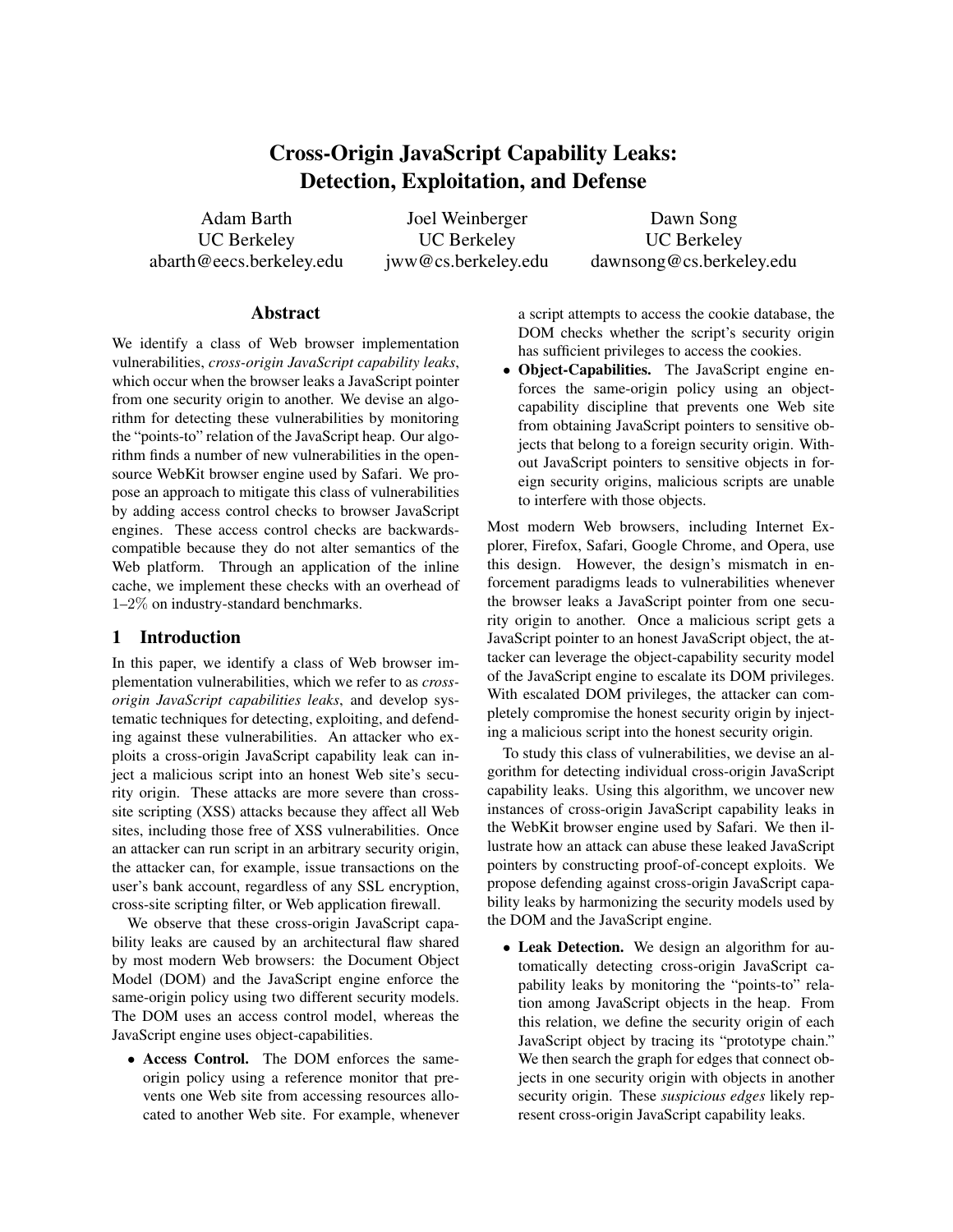- Vulnerabilities and Exploitation. We implement our leak detection algorithm and find two new highseverity cross-origin JavaScript capability leaks in WebKit. Although these vulnerabilities are implementation errors in WebKit, the presence of the bugs illustrates the fragility of the general architecture. (Other browsers have historically had similar vulnerabilities [17, 18, 19].) We detail these vulnerabilities and construct proof-of-concept exploits to demonstrate how an attacker can leverage a leaked JavaScript pointer to inject a malicious script into an honest security origin.
- Defense. We propose that browser vendors proactively defend against cross-origin JavaScript capability leaks by implementing access control checks throughout the JavaScript engine instead of reactively plugging each leak. Adding access control checks to the JavaScript engine addresses the root cause of these vulnerabilities (the mismatch between the security models used by the DOM and by the JavaScript engine) and provides defense-indepth in the sense that both an object-capability and an access control failure are required to create an exploitable vulnerability. This defense is perfectly backwards-compatible because these access checks do not alter the semantics of the Web platform. Our implementation of these access control checks in WebKit incurs an overhead of only 1–2% on industry-standard benchmarks.

Contributions. We make the following contributions:

- We identify a class of Web browser implementation vulnerabilities: cross-origin JavaScript capability leaks. These vulnerabilities arise when the browser leaks a JavaScript pointer from one security origin to another security origin.
- We introduce an algorithm for detecting crossorigin JavaScript capability leaks by monitoring the "points-to" relation of the JavaScript heap. Our algorithm uses a graph-based definition of the security origin of a JavaScript object.
- We reveal cross-origin JavaScript capability leaks and demonstrate techniques for exploiting these vulnerabilities. These exploits rely on the mismatch between the DOM's access control security model and the JavaScript engine's object-capability security model.
- We propose that browsers defend against crossorigin JavaScript capability leaks by implementing access control checks in the JavaScript engine. This defense is perfectly backwards-compatible and achieves a low overhead of 1–2%.

Organization. This paper is organized as follows. Section 2 identifies cross-origin JavaScript capability leaks as a class of vulnerabilities. Section 3 presents our algorithm for detecting cross-origin JavaScript capability leaks. Section 4 details the individual vulnerabilities we uncover with our algorithm and outlines techniques for exploiting these vulnerabilities. Section 5 proposes defending against cross-origin JavaScript capability leaks by adding access control checks to the JavaScript engine. Section 6 relates our work to the literature. Section 7 concludes.

#### 2 JavaScript Capability Leaks

In this section, we describe our interpretation of JavaScript pointers as object-capabilities and identify cross-origin JavaScript capability leaks as a class of implementation vulnerabilities in browsers. We then sketch how these vulnerabilities are exploited and the consequences of a successful exploit.

#### 2.1 Object-Capabilities

In modern Web browsers, the JavaScript engine enforces the browser's same-origin policy using an objectcapability discipline: a script can obtain pointers only to JavaScript objects created by documents in its security origin. A script can obtain JavaScript pointers to JavaScript objects either by accessing properties of JavaScript object to which the script already has a JavaScript pointer or by conjuring certain built-in objects such as the global object and Object.prototype [14]. As in other objectcapability systems, the ability to influence an object is tied to the ability to designate the object. In browsers, a script can manipulate a JavaScript object only if the script has a pointer to the object. Without a pointer to an object in a foreign security origin, a malicious script cannot influence honest JavaScript objects and cannot interfere with honest security origins.

One exception to this object-capability discipline is the JavaScript global object. According to the HTML 5 specification [10], the global object (also known as the window object) is visible to foreign security origins. There are a number of APIs for obtaining pointers to global objects from foreign security origins. For example, the contentWindow property of an <iframe> element is the global object of the document contained in the frame. Unlike most JavaScript objects, the global object is also a DOM object (called window) and is equipped with a reference monitor that prevents scripts in foreign security origins from getting or setting arbitrary properties of the object. This reference monitor does not forbid all accesses because some are desirable. For example, the postMessage method [10] is exposed across origins to facilitate mashups [1]. These exposed properties complicate the enforcement of the same-origin policy, which can lead to vulnerabilities.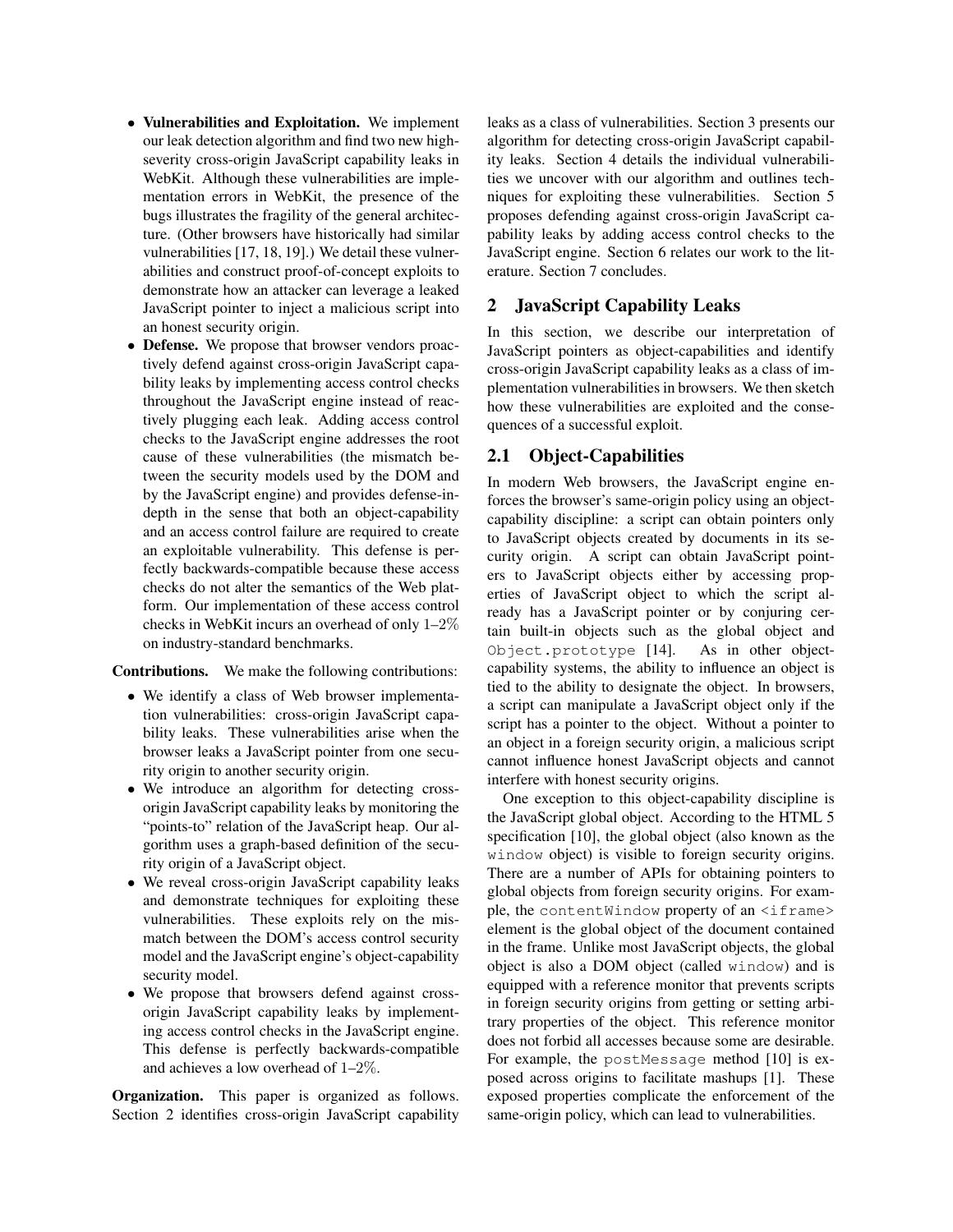#### 2.2 Capability Leaks

Browsers occasionally contain bugs that leak JavaScript pointers from one security origin to another. These vulnerabilities are easy for developers to introduce into browsers because the DOM contains pointers to JavaScript objects in multiple security origins and developers can easily select the wrong pointer to disclose to a script. We identify these vulnerabilities as a class, which we call *cross-origin JavaScript capabilities leaks*, because they follow a common pattern. Identifying this class lets us analyze the concepts common to these vulnerabilities in all browsers.

The JavaScript language makes pointer leaks particularly devastating for security because JavaScript objects inherit many of their properties from a *prototype* object. When a script accesses a property of an object, the JavaScript engine uses the following algorithm to look up the property:

- If the object has the property, return its value.
- Otherwise, look up the property on the object's prototype (designated by the current object's \_\_proto\_\_ property).

These prototype objects, in turn, inherit many of their properties from their prototypes in a chain that leads back to the Object.prototype object, whose \_\_proto\_\_ property is null. All the objects associated with a given document have a prototype chain that leads back to that document's Object.prototype object. Given a JavaScript pointer to an object, a script can traverse this prototype chain by accessing the object's \_\_proto\_\_ property. In particular, if an attacker obtains a pointer to an honest object, the attacker can obtain a pointer to the honest document's Object.prototype object and can influence the behavior of all the other JavaScript objects associated with the honest document.

### 2.3 Laundries

Once the attacker has obtained a pointer to the Object.prototype of an honest document, the attacker has several avenues for compromising the honest security origin. One approach is to abuse powerful functions reachable from Object.prototype, which we refer to as *laundries* because they let the attacker "wash away" his or her agency (analogous to laundering money). These functions often call one or more DOM APIs, letting the attacker call these APIs indirectly. Because these functions are defined by the honest document, the DOM's reference monitor allows the access [10]. However, if the attacker calls these functions with unexpected arguments, the functions might become confused deputies [9] and inadvertently perform the attacker's misdeeds.

Most Web sites contains innumerable laundries. We illustrate how an attacker can abuse a laundry by examining a representative laundry from the Prototype JavaScript library [22]: invoke. The invoke method is used to call a method, specified by name, on each object contained in an array. The attacker can use this function to trick the honest page into calling a universal DOM method, such as setTimeout. Suppose the attacker has a JavaScript pointer to an array named honest\_array from an honest document that uses the Prototype library (for how this might occur, see Section 4.3) and that honest\_window is the honest document's global object. The attacker can inject a malicious script into the honest security origin as follows:

```
honest_array.push(honest_window);
honest_array.invoke("setTimeout",
    "... malicious script ...", 0);
```
The attacker first adds the honest\_window object to the array and then asks the honest principal to call the setTimeout method of the honest\_window. When the JavaScript engine attempts to call the setTimeout DOM API, the DOM permits the call because the honest invoke method (acting as a confused deputy) issued the call. The DOM then runs the malicious script supplied by the attacker in the honest security origin.

# 2.4 Consequences

Once the attacker is able to run a malicious script in the honest security origin, all the browser's cross-origin security protections evaporate. The situation is as if every Web site contained a cross-site scripting vulnerability: the attacker can steal the user's authentication cookie or password, learn confidential information present on the Web site (e.g., read email messages on a webmail site), and issue transactions on behalf of the user (e.g., transfer money out of the user's bank account). Because these cross-origin JavaScript capability leaks are browser vulnerabilities, there is little a Web site can do to defend itself against these attacks.

# 3 JavaScript Capability Leak Detection

In this section, we describe the design and implementation of an algorithm for detecting cross-origin JavaScript capability leaks. Although the algorithm has a modest overhead, our instrumented browser performs comparably to Safari 3.1, letting us analyze complex Web applications.

### 3.1 Design

Assigning Security Origins. To detect cross-origin JavaScript capability leaks, we monitor the *heap graph*, the "points-to" relation between JavaScript objects in the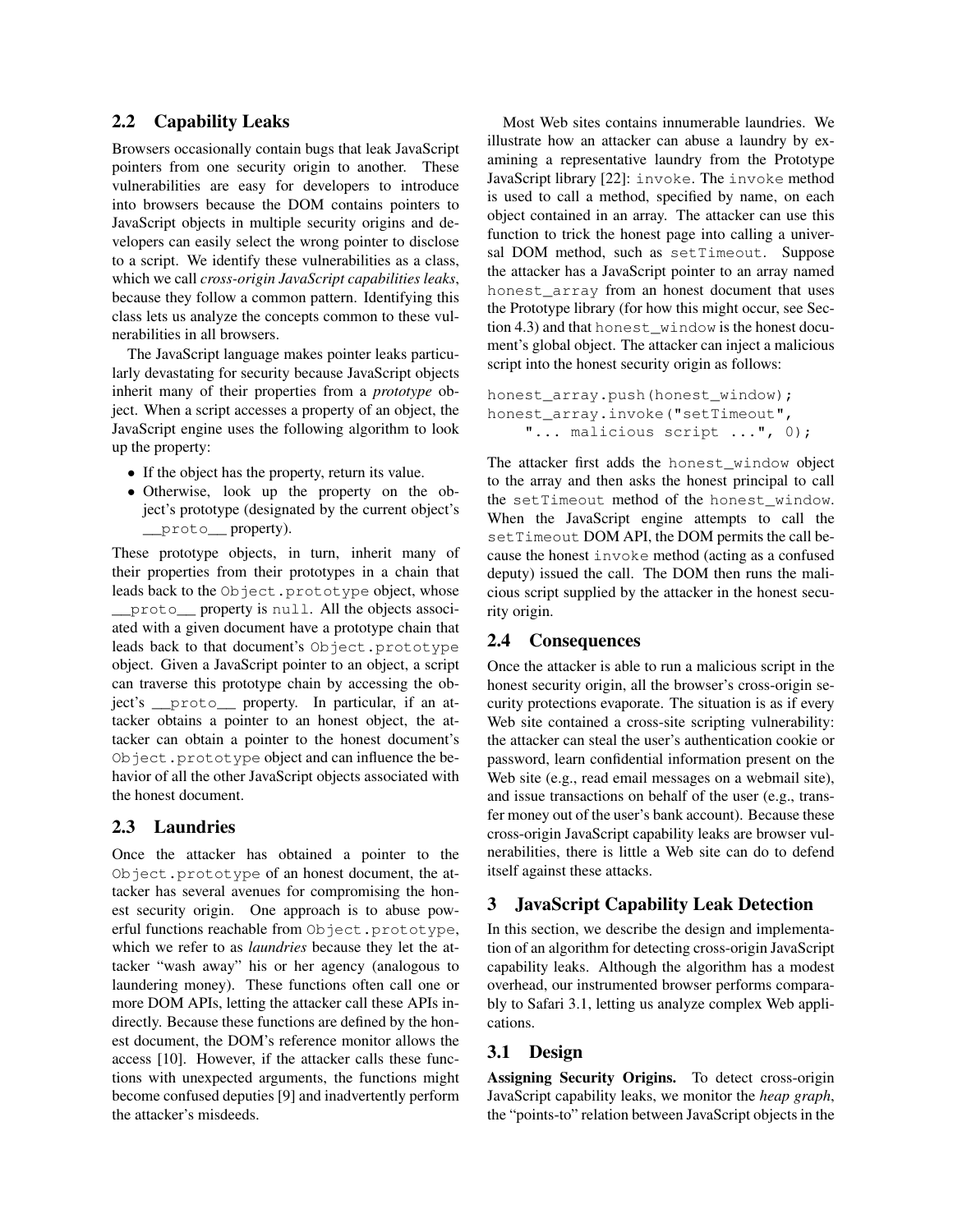JavaScript heap (see Section 3.2 for details about the "points-to" relation). We annotate each JavaScript object in the heap graph with a security origin indicating which security origin "owns" the object. We compute the security origin of each object directly from the "isprototype-of" relation in the heap graph using the following algorithm:

- 1. Let obj be the JavaScript object in question.
- 2. If obj was created with a non-null prototype, assign  $obj$  the same origin as its prototype.
- 3. Otherwise, obj must be the object prototype for some document d. In that case, assign  $\circ$ b i the security origin of d (i.e., the scheme, host, and port of that  $d$ 's URL).

This algorithm is unambiguous because, when created, each JavaScript object has a unique prototype, identified by its \_\_proto\_\_ property. Although an object's \_\_proto\_\_ can change over time, we fix the security origin of an object at creation-time.

Minimal Capabilities. This algorithm for assigning security origins to objects is well-suited to analyzing leaks of JavaScript pointers for two reasons. First, the algorithm is defined largely without reference to the DOM, letting us catch bugs in the DOM. Second, the algorithm reflects an object-capability perspective in that each JavaScript object is a strictly more powerful object-capability than the Object.prototype object that terminates its prototype chain. An attacker with a JavaScript pointer to the object can follow the object's prototype chain by repeatedly dereferencing the object's \_\_proto\_\_ property and eventually obtain a JavaScript pointer to the Object.prototype object. In these terms, we view the Object.prototype object as the "minimal object-capability" of an origin.

Suspicious Edges. After annotating the heap graph with the security origin of each object, we detect a leaked JavaScript pointer as an edge from an object in one security origin to an object in another security origin. These *suspicious edges* represent failures of the JavaScript engine to segregate JavaScript objects into distinct security origins. Not all of these suspicious edges are actually security vulnerabilities because the HTML specification requires some JavaScript objects, such as the global object, be visible to foreign security origins. To prevent exploits, browsers equip these objects with a reference monitor that prevents foreign security origins from getting or setting arbitrary properties of the object. In addition to the global object, a handful of other JavaScript objects required to be visible to foreign security origins. These objects are annotated in WebKit's Interface Description Language (IDL) with the attribute DoNotCheckDomainSecurity.

## 3.2 The "Points-To" Relation

In our heap graph, we include two kinds of points in the "points-to" relation: explicit pointers that are stored as properties of JavaScript objects and implicit pointers that are stored internally by the JavaScript engine.

Explicit Pointers. A script can alter the properties of an object using the get, set, and delete operations.

- get looks up the value of an object property.
- set alters the value of an object property.
- delete removes a property from an object.

To monitor the "points-to" relation between JavaScript objects in the JavaScript heap, we instrument the set operation. Whenever the JavaScript engine invokes the set operation to store a JavaScript object in a property of another JavaScript object, we add an edge between the two objects in our representation of the heap graph. If the set operation overwrites an existing property, we remove the obsolete edge from the graph. To improve performance, we ignore JavaScript values because JavaScript values cannot hold JavaScript pointers and therefore are leaves in the heap graph. We remove JavaScript objects from the heap graph when the objects are deleted by the JavaScript garbage collector.

Implicit Pointers. The above instrumentation does not give us a complete picture of the "points-to" relation in the JavaScript heap because the operational semantics of the JavaScript language [14] rely on a number of implicit JavaScript pointers, which are not represented explicitly as properties of a JavaScript object. For example, consider the following script:

```
var x = ...function f() {
  var y = \ldotsfunction g() {
    var z = ...function h() { ... }
  }
}
```
Function h can obtain the JavaScript pointers stored in variables x, y, and z even though there are no JavaScript pointers between h and these objects. The function h can obtain these JavaScript pointers because the algorithm for resolving variable names makes use of an implicit "next" pointer that connects h's scope object to the scope objects of  $q, f$ , and the global scope. Instead of being stored as properties of JavaScript objects, these implicit pointers are stored as member variables of native objects in the JavaScript engine. To improve the completeness of our heap graph, we include these implicit JavaScript pointers explicitly as edges between the JavaScript scope objects.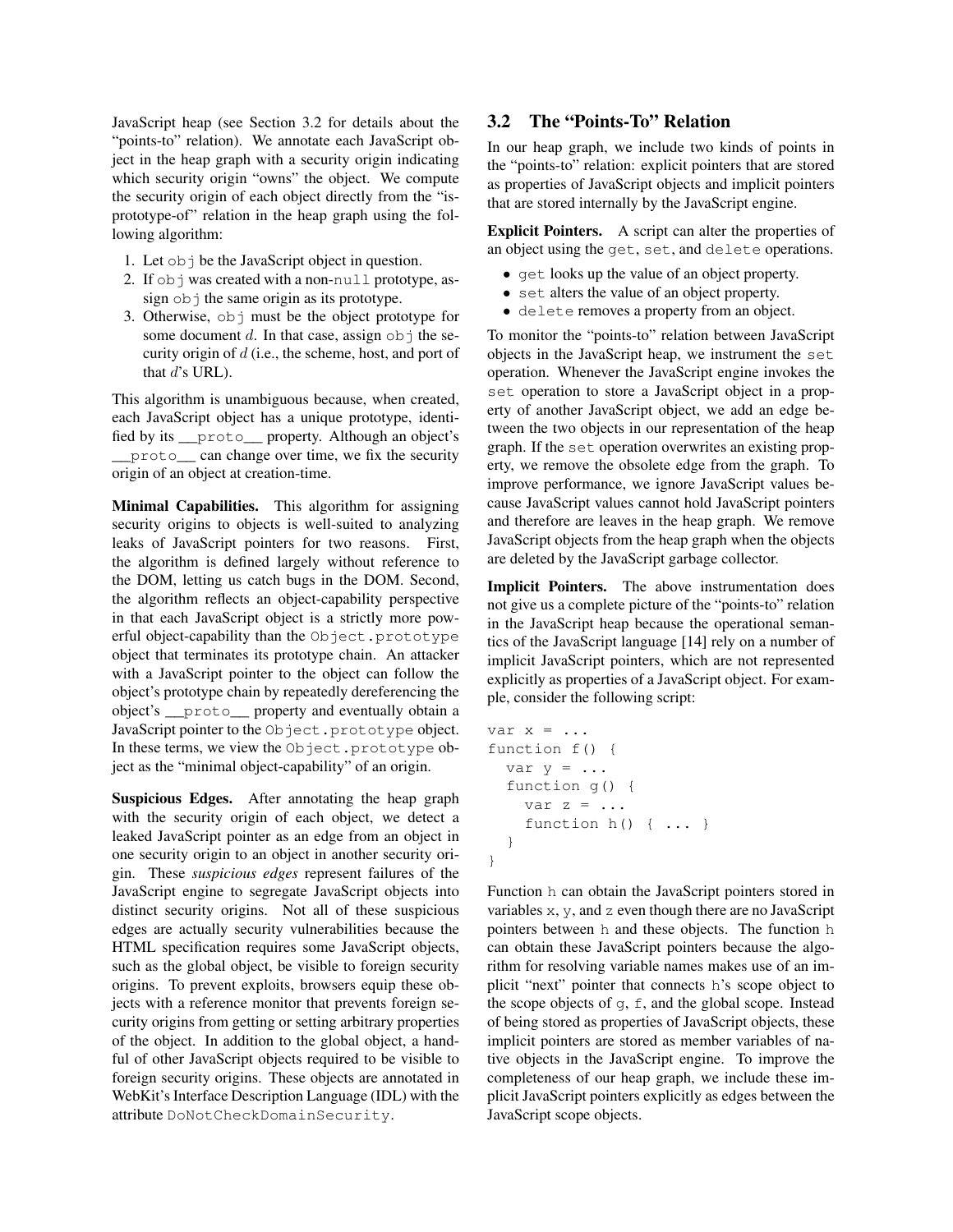

Figure 1: The heap graph of an empty document.

#### 3.3 Implementation

We implemented our leak detection algorithm in a 1,393 line patch to WebKit's Nitro JavaScript engine. Our algorithm can construct heap graphs of complex Web applications, such as Gmail or the Apple Store. For example, one heap graph of a Gmail inbox contains 54,140 nodes and 130,995 edges. These graphs are often visually complex and difficult to interpret manually. Figure 1 illustrates the nature of these graphs by depicting the heap graph of an empty document. Although our instrumentation slows down the browser, the instrumented browser is still faster than Safari 3.1, demonstrating that our algorithm scales to complex Web applications.

#### 4 Vulnerabilities and Exploitation

In this section, we use our leak detector to detect crossorigin JavaScript capability leaks in WebKit. After discovering two new vulnerabilities, we illuminate the vulnerabilities by constructing proof-of-concept exploits using three different techniques. In addition, we apply our understanding of JavaScript pointers to breaking the Subspace [11] mashup design.

#### 4.1 Test Suite

To find example cross-origin JavaScript capability leaks, we run our instrumented browser through a test suite. Ideally, to reduce the number of false negatives, we would use a test suite with high coverage. Because our goal is to find example vulnerabilities, we use the WebKit project's regression test suite. This test suite exercises a variety of browser security features and tests for the non-existence of past security vulnerabilities. Using this test suite, our instrumentation found two new highseverity cross-origin JavaScript capability leaks. Instead of attempting to discover and patch all these leaks, we recommend a more comprehensive defense, detailed in Section 5.

WebKit's regression test suite uses a JavaScript object named layoutTestController to facilitate its tests. For example, each tests notifies the testing harness that the test is complete by calling the notifyDone method of the layoutTestController. We modified this notifyDone method to store the JavaScript heap graph in the file system after each test completes.



Figure 2: Selected nodes from a heap graph showing a cross-origin JavaScript capability leak of the document object, object@0x1a9e3c20, after a navigation.

The layoutTestController contains a number of objects that are shared between all security origins. Our instrumentation flags JavaScript pointers to these objects as suspicious, and, in fact, these pointers are exploitable in the test configuration of the browser. However, these pointers are not present in the release configuration of the browser because the layoutTestController itself is present only during testing. We white listed these objects as visible to multiple security origins.

#### 4.2 Navigation and Document

Vulnerability. When the browser navigates a window from one Web page to another, the browser replaces the document originally displayed in the window with a new document retrieved from the network. Our instrumentation found that WebKit leaks a JavaScript pointer to the new document object every time a window navigates because the DOM updates the document property of the old global object to point to the new document occupying the frame. This leak is visible in the heap graph (see Figure 2) as a dashed line from Attacker Global Object@0x1a9e1420 to the honest document object, object@0x1a9e3c20.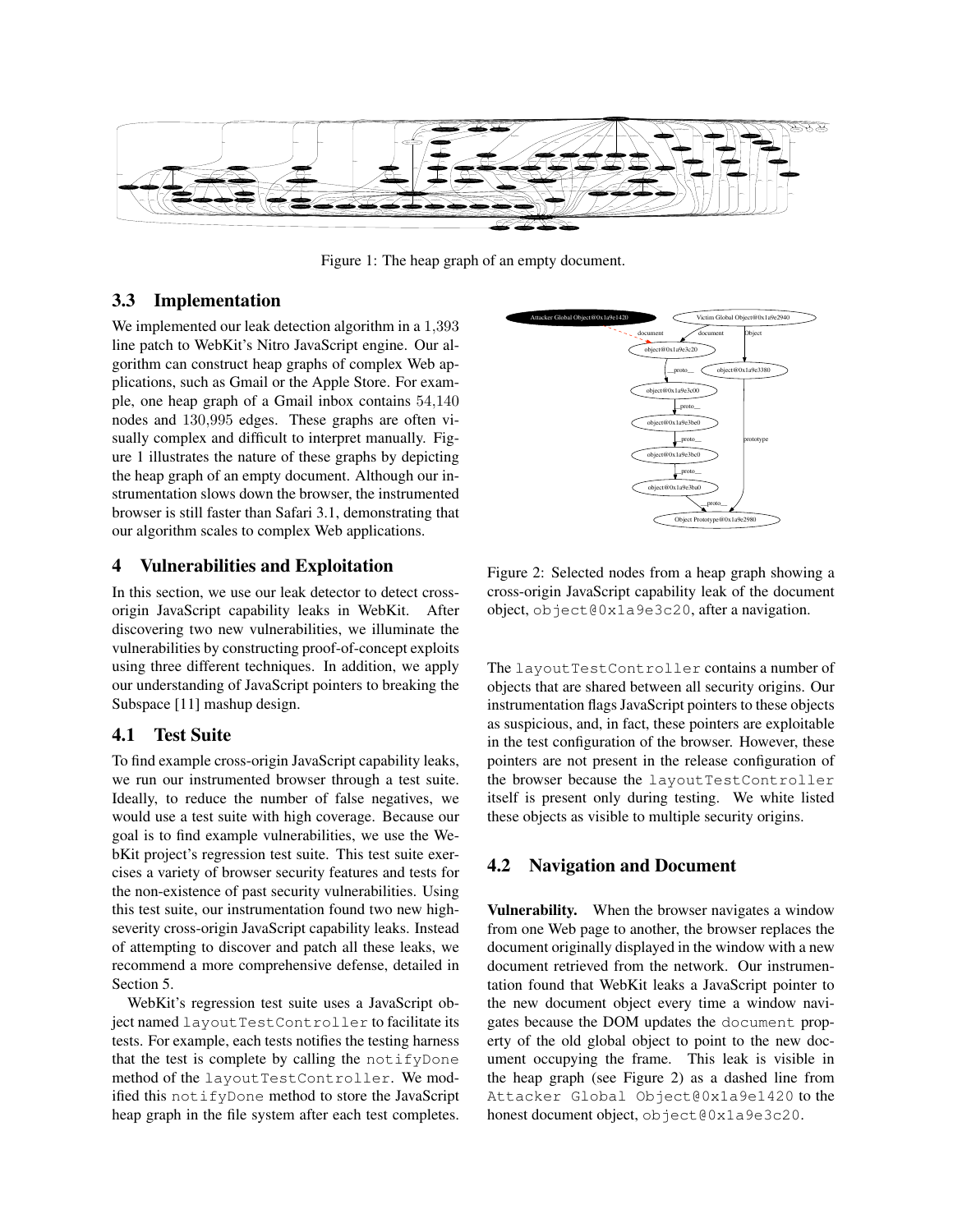Exploit. Crafting an exploit for this vulnerability is subtle. An attacker cannot simply hold a JavaScript pointer to the old global object and access its document property because all JavaScript pointers to global objects are updated to the new global object when a frame is navigated navigation [10]. However, the properties of the old global object are still visible to functions defined by the old document via the scope chain as global variables. In particular, an attacker can exploit this vulnerability as follows:

1. Create an <iframe> to http://attacker. com/iframe.html, which defines the following function in a malicious document:

```
function exploit() {
  var elmt = document.
      createElement("script");
  elmt.src =
      "http://attacker.com/atk.js";
  document.body.appendChild(elmt);
}
```
Notice that the exploit function refers to the document as a global variable, document, and not as a property of the global object, window.document.

2. In the parent frame, store a pointer to the exploit function by running the following JavaScript:

window.f = frames[0].exploit;

- 3. Navigate the frame to http://example.com/.
- 4. Call the function: window.f().

After the attacker navigates the child frame to http:// example.com/, the DOM changes the document variable in the function exploit to point to the honest document object instead of the attacker's document object. The exploit function can inject arbitrary script into the honest document using a number of standard DOM APIs. Once the attacker has injected script into the honest document, the attacker can impersonate the honest security origin to the browser.

# 4.3 Lazy Location and History

Vulnerability. For performance, WebKit instantiates the window.location and window.history objects lazily the first time they are accessed. When instantiating these objects, the browser constructs their prototype chains. In some situations, WebKit constructs an incorrect prototype chain that connects these objects to the Object.prototype of a foreign security origin, creating a vulnerability if, for example, a document uses the following script to "frame bust" [12] in order to avoid clickjacking [7] attacks:

```
top.location.href =
    "http://example.com/";
```


Figure 3: Selected nodes from a heap graph showing a cross-origin JavaScript capability leak of the location prototype, object@0x1c1d2700, to the attacker after the victim attempts to frame bust.

This line of JavaScript changes the location of the topmost frame, navigating that frame to a trusted Web site. The browser permits cross-origin access to a frame's location object to allow navigation [1]. If this script is the first script to access the location object of the top frame, then WebKit will mistakenly connect the top frame's newly constructed location object to the Object.prototype of the child frame (instead of to the Object.prototype of the top frame) because the child frame is currently in scope lexically.

Exploit. To exploit this cross-origin JavaScript capability leak, the attacker proceeds in two phases: (1) the attacker obtains a JavaScript pointer to the honest Object.prototype, and (2) the attacker abuses the honest Object.prototype to inject a malicious script into the honest security origin. To obtain a JavaScript pointer to the honest Object.prototype, the attacker create an  $\leq$  if rame  $>$  to an honest document that frame busts and runs the following script in response to the beforeunload event:

```
var location_prototype =
    window.location.__proto__;
var honest_object_prototype =
    location_prototype. __proto__;
```
Because the beforeunload event handler runs after the child frame has attempted to frame bust, the attacker's location object has been instantiated by the honest document and is mistakenly attached to the honest Object.prototype (see Figure 3). The attacker obtains a pointer to the honest Object.prototype by traversing this prototype chain.

Once the attacker has obtained a JavaScript pointer to the honest Object.prototype, there are a number of techniques the attacker can use to compromise the honest security origin completely. We describe two representative examples:

1. Many Web sites use JavaScript libraries to smooth over incompatibilities between browsers and reuse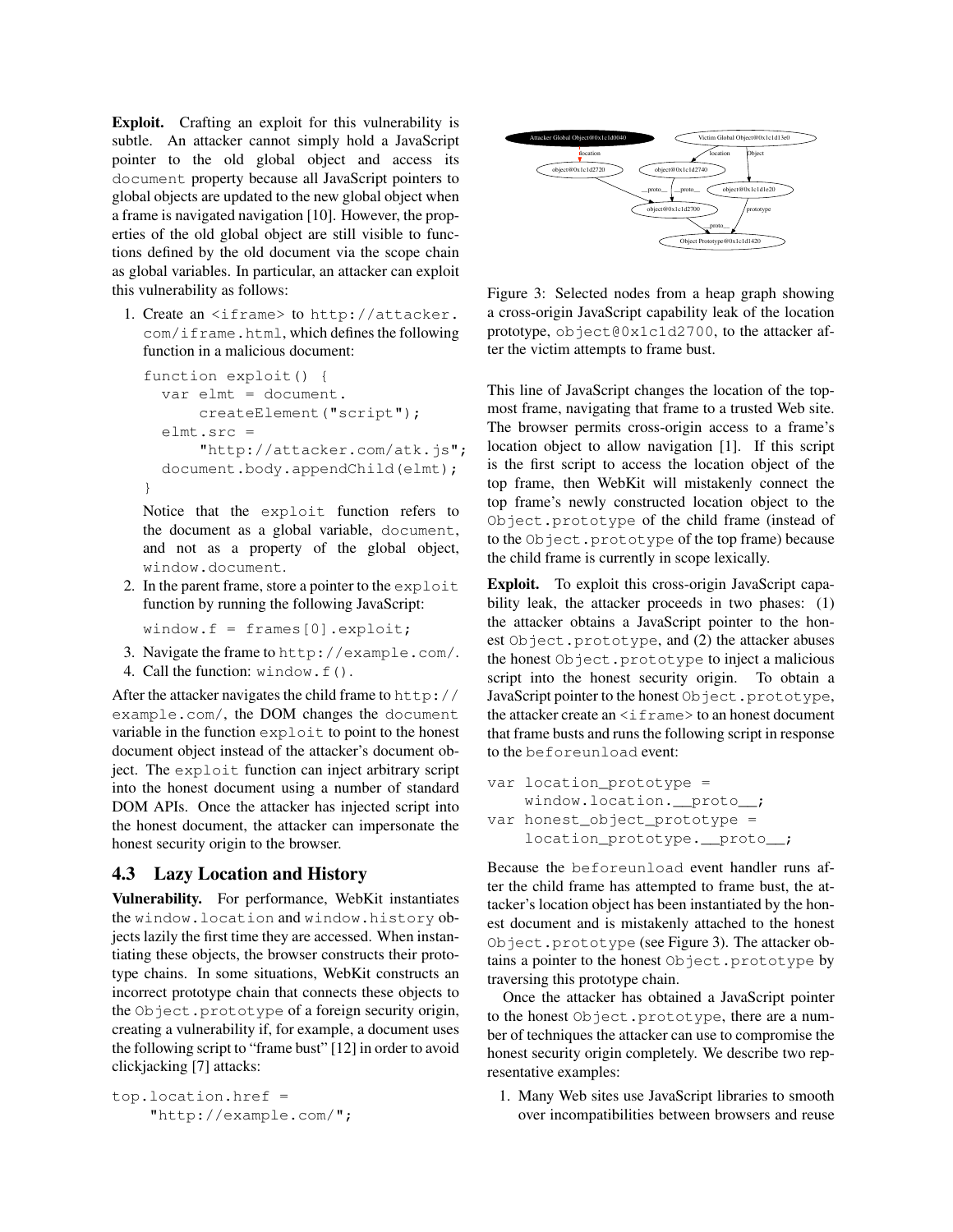common code. One of the more popular JavaScript libraries is the Prototype library [22], which is used by CNN, Apple, Yelp, Digg, Twitter, and many others. If the honest page uses the Prototype library, the attacker can inject arbitrary script into the honest page by abusing the powerful invoke function defined by the Prototype library. For example, the attacker can use the follow script:

```
var honest_function =
    honest_object_prototype.
    __defineGetter__;
var honest array =honest_function.
    argumentNames();
honest_array.push(frames[0]);
honest_array.invoke("setTimeout",
    "... malicious script ...");
```
In the Prototype library, arrays contain a method named invoke that calls the method named by its first argument on each element of its array, passing the remaining arguments to the invoked method. To abuse this method, the attacker first obtains a pointer to an honest array object by calling the argumentNames method of an honest function reachable from the honest\_object\_prototype object. The attacker then pushes the global object of the child frame onto the array and calls the honest document's setTimeout method via invoke. The honest global object has a reference monitor that prevents the attacker from accessing setTimeout directly, but the reference monitor allows invoke to access setTimeout because invoke is defined by the honest document.

2. Even if the honest Web page does not use a complex JavaScript library, the attacker can often find a snippet of honest script to trick. For example, suppose the attacker installs a "setter" function for the foo property of the honest Object.prototype as follows:

```
function evil(x) {
  x.innerHTML =
      '<img src="about:blank"' +
      ' onerror="... script ... ">';
});
honest_object_prototype.
    __defineSetter__('foo', evil);
```
Now, if the honest script stores a DOM node in a property of an object as follows:

```
var obj = new Object();
obj.foo = honest_dom_node;
```
The JavaScript engine will call the attacker's setter function instead of storing honest\_dom\_node into the foo property of obj, causing the variable x to contain a JavaScript pointer to honest dom node. Once the attacker's function is called with a pointer to the honest DOM node, the attacker can inject malicious script into the honest document using the innerHTML API.

## 4.4 Capability Leaks in Subspace

The Subspace mashup design [11] lets a trusted integrator communicate with an untrusted gadget by passing a JavaScript pointer from the integrator to the gadget:

A Subspace JavaScript object is created in the top frame and passed to the mediator frame... The mediator frame still has access to the Subspace object it obtained from the top frame, and passes this object to the untrusted frame. [11]

Unfortunately, the Subspace design relies on leaking a JavaScript pointer from a trusted security origin to an untrusted security origin, creating a cross-origin JavaScript capability leak. By leaking the communication object, Subspace also leaks a pointer to the trusted Object.prototype via the prototype chain of the communication object.

To verify this attack, we examined CrossSafe [25], a public implementation of Subspace. We ran a Cross-Safe tutorial in our instrumented browser and examined the resulting heap graph. Our detector found a crossorigin JavaScript capability leak: the channel object is leaked from the integrator to the gadget. By repeatedly dereferencing the \_\_proto\_\_ property, the untrusted gadget can obtain a JavaScript pointer to the trusted Object.prototype object. The untrusted gadget can then inject a malicious script into the trusted integrator using one of the techniques described in Section 4.3.

### 5 Defense

In this section, we propose a principled defense for cross-origin JavaScript capability leaks. Our defense addresses the root cause of these vulnerabilities and incurs a minor performance overhead.

#### 5.1 Approach

Currently, browser vendors defend against cross-origin JavaScript capability leaks by patching each individual leak after the leak is discovered. We recommend another approach for defending against these vulnerabilities: add access control checks throughout the JavaScript engine. We recommend this principled approach over ad-hoc leak plugging for two reasons: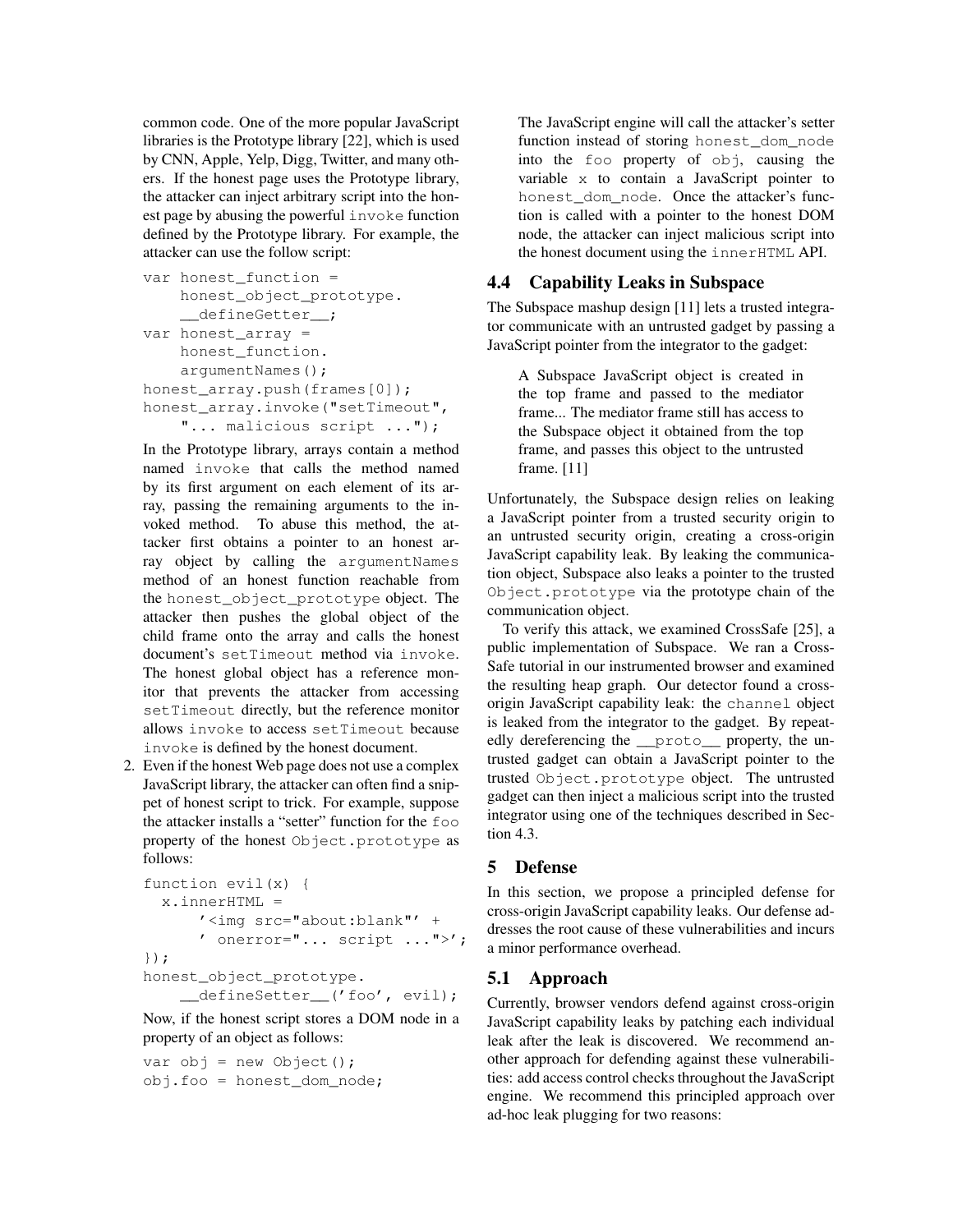- This approach addresses the core design issue underlying cross-origin JavaScript capability leak vulnerabilities: the mismatch between the DOM's access control security model and the JavaScript engine's object-capability security model.
- This approach provides a second layer of defense: if the browser is leak-free, all the access control checks will be redundant and pass, but if the browser contains a leak, the access control checks prevent the attacker from exploiting the leak.

In a correctly implemented browser, Web content will be unable to determine whether the browser implements the access control checks we recommend. The additional access control checks enhance the mechanism used to enforce the same-origin policy but do not alter the policy itself, resulting in zero compatibility impact.

Another plausible approach to mitigating these vulnerabilities is to adopt an object-capability discipline throughout the DOM. This approach mitigates the severity of cross-origin JavaScript capability leaks by limiting the damage an attacker can wreak with the leaked capability. For example, if the browser leaks an honest history object to the attacker, the attacker would be able to manipulate the history object, but would not be able to alter the document object. Conceptually, either adding access control checks to the JavaScript engine or adopting an object-capability discipline throughout the DOM resolves the underlying architectural security issue, but we recommend adopting the access control paradigm for two main reasons:

- Adopting an object-capability discipline throughout the DOM requires "taming" [15] the DOM API. The current DOM API imbues every DOM node with the full authority of the node's security origin because the API exposes a number of "universal" methods, such as innerHTML that can be used to run arbitrary script. Other researchers have designed capability-based DOM APIs [4], but taming the DOM API requires a number of non-backwards compatible changes. A browser that makes these changes will be unpopular because the browser will be unable to display a large fraction of Web sites.
- The JavaScript language itself has a number of features that make enforcing an object-capability discipline challenging. For example, every JavaScript object has a prototype chain that eventually leads back to the Object.prototype, making it difficult to create a weaker object-capability than the Object.prototype. Unfortunately, the Object.prototype itself represents a powerful object-capability with the ability to interfere with the properties of every other object from the same document (e.g., the exploit in Section 4.3.)

Although we recommend that browsers adopt the access control paradigm for Web content, other projects, such as Caja [16] and ADsafe [3], take the opposite approach and elect to enforce an object-capability discipline on the DOM. These projects succeed with this approach because the preceding considerations do not apply: these projects target new code (freeing themselves from backwards compatibility constraints) that is written in a subset of JavaScript (freeing themselves from problematic language features). For further discussion, see Section 6.

### 5.2 Design

We propose adding access control checks to the JavaScript engine by inserting a reference monitor into each JavaScript object. The reference monitor interposes on each get and set operation (described in Section 3) and performs the following access control check:

- 1. Let the *active origin* be the origin of the document that defined the currently executing script.
- 2. Let the *target origin* be the origin that "owns" the JavaScript object being accessed, as computed by the algorithm in Section 3.1.
- 3. Allow the access if the browser considers the active origin and the target origin to be the same origin (i.e., if their scheme, hosts, and ports match).
- 4. Otherwise, deny access.

If the access is denied, the JavaScript engine returns the value undefined for get operations and simply ignores set operations. In addition to adding these access control checks, we record the security origin of each JavaScript object when the object is created. Our implementation does not currently insert access control checks for delete operations, but these checks could be added at a minor performance cost. Some JavaScript objects, such as the global object, are visible across origins. For these objects, our reference monitor defers to the reference monitors that already protect these objects.

#### 5.3 Inline Cache

The main disadvantage of performing an access control check for every JavaScript property access is the runtime overhead of performing the checks. Sophisticated Web applications access JavaScript properties an enormous number of times per second, and browser vendors have heavily optimized these code paths. However, we observe that the proposed access checks are largely redundant and amenable to optimization because scripts virtually always access objects from the same origin.

Cutting-edge JavaScript engines, including Safari 4's Nitro JavaScript Engine, Google Chrome's V8 JavaScript engine, Firefox 3.5's TraceMonkey JavaScript engine, and Opera 11's Carakan JavaScript engine, optimize JavaScript property accesses using an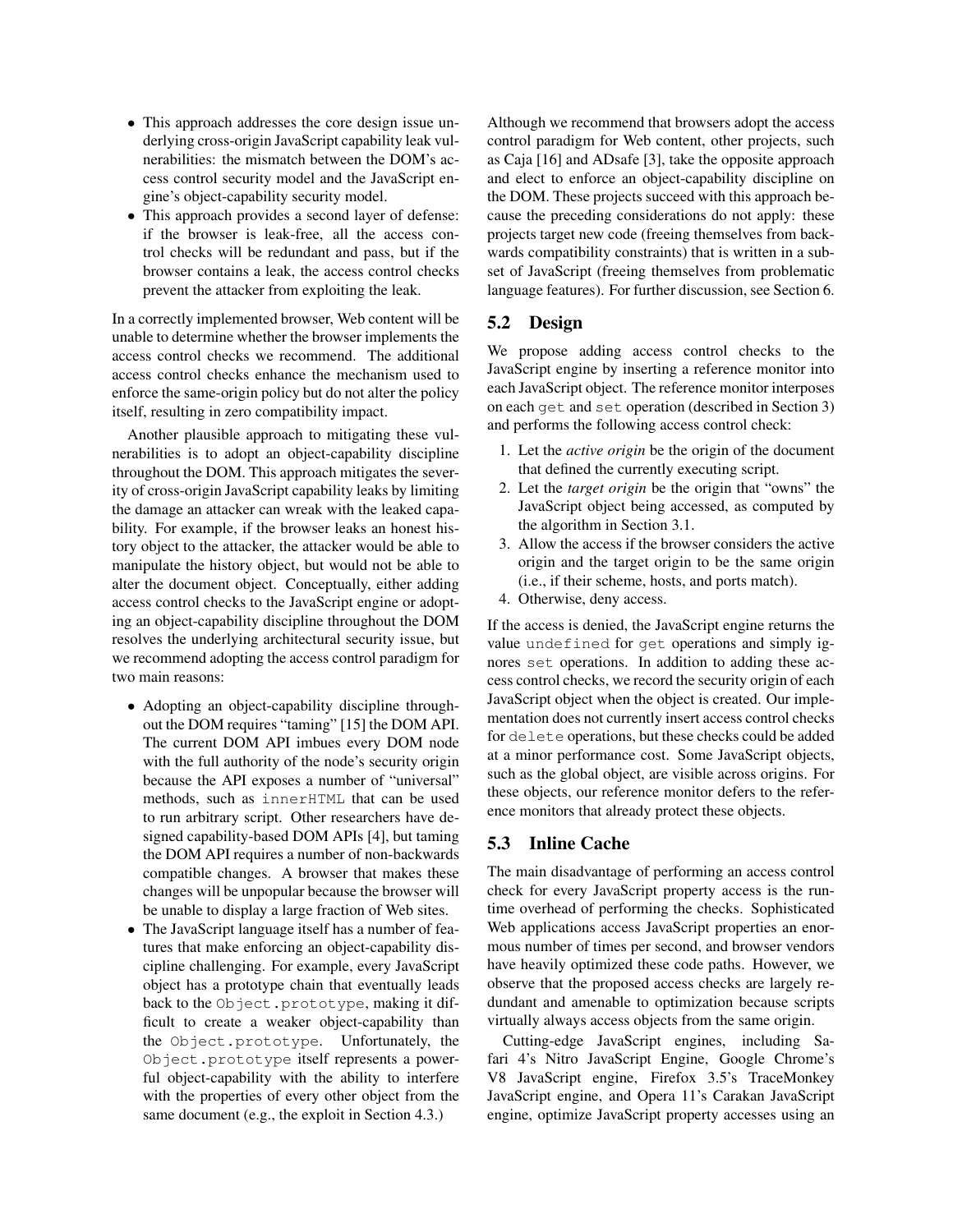*inline cache* [24]. (Of the major browser vendors, only Microsoft has yet to announce plans to implement this optimization.) These JavaScript engines group together JavaScript objects with the same "structure" (i.e., whose properties are laid out the same order in memory). When a script accesses a property of an object, the engine caches the object's group and the memory offset of the property inline in the compiled script. The next time that compiled script accesses a property of an object, the inline cache checks whether the current object has the same structure as the original object. If the two objects have the same structure, a *cache hit*, the engine uses the memory offset stored in the cache to access the property. Otherwise, a *cache miss*, the engine accesses the property using the normal algorithm.

Notice that two objects share the same structure only if their prototypes share the same structure. Additionally, the Nitro JavaScript engine initializes each Object.prototype with a unique structure identifier, preventing two object from different security origins (as defined by our prototype-based algorithm) from being be grouped together as sharing the same structure. (Other JavaScript engines, such as V8, do contain structure groups that span security origins, but this design is not necessary for performance.) Whenever the inline cache has a hit, we observe the following:

- The current object is from the same security origin as the original object that created the cache entry because the two objects share the same structure.
- The script has the same security origin as when the cache entry was created because the cache is inlined into the script and the security origin of the script is fixed at compile time.

Taken together, these properties imply that the current access control check will return the same result as the original check because both of the origins involved in the check are unchanged. Therefore, we need not perform an access control check during a cache hit, greatly reducing the performance overhead of adding access control checks to the JavaScript engine.

#### 5.4 Evaluation

To evaluate performance overhead of our defense, we added access control checks to Safari 4's Nitro JavaScript engine in a 394 line patch. We verified that our access control checks actually defeat the proof-ofconcept exploits we construct in Section 4. To speed up the access control checks, we represented each security origin by a pointer, letting us allow the vast majority of accesses using a simple pointer comparison. In some rare cases, including to deny access, our implementation performs a more involved access check. The majority of performance overhead in our implementation is caused



Figure 4: Overhead for access control checks as measure by industry-standard JavaScript benchmarks (average of 10 runs, 95% confidence).



Figure 5: Overhead for reading and writing properties of JavaScript objects both with and without an inline cache as measured by microbenchmarks (average of 10 runs, 95% confidence).

by computing the currently active origin from the lexical scope, which can be reduced with further engineering.

Overall Performance. Our implementation incurs a small overhead on industry-standard JavaScript benchmarks (see Figure 4). On Mozilla's Dromaeo benchmark, we observed a 0.57% slowdown for access control versus an unmodified browser (average of 10 runs, ±0.58%, 95% confidence). On Apple's SunSpider benchmark, we observed a 1.16% slowdown (average of 10 runs,  $\pm 0.45\%$ , 95% confidence). On Google's V8 benchmark, we observed a 1.94% slowdown (average of 10 runs,  $\pm 0.61$ , 95% confidence). We hypothesize that the variation in slowdown between these benchmarks is due to the differing balance between arithmetic operations and property accesses in the different benchmarks. Note that these overhead numbers are tiny in comparison with the 338% speedup of Safari 4 over Safari 3.1 [24].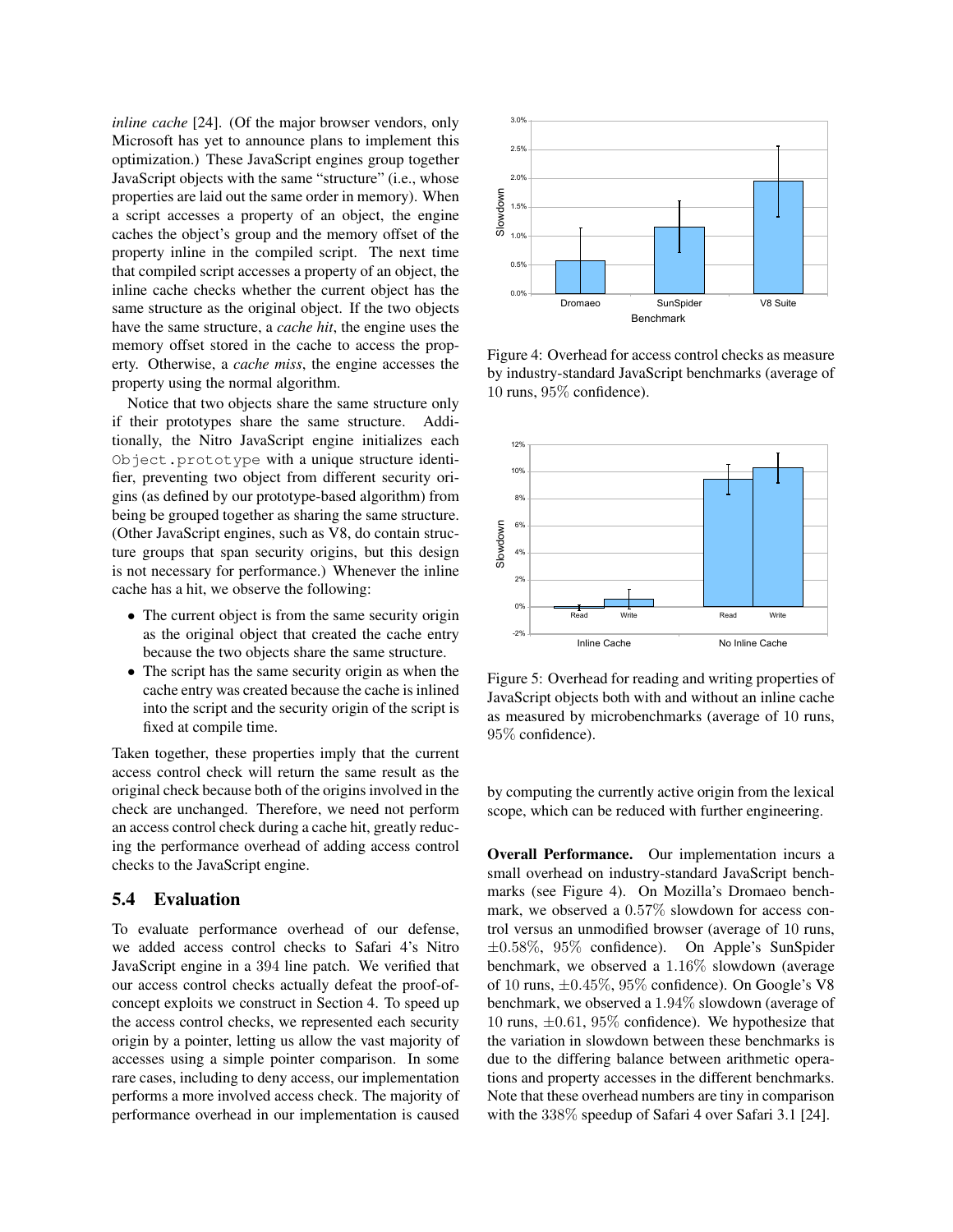Benefits of Inline Cache. We attribute much of the performance of our access checks to the inline cache, which lets our implementation skip redundant access control checks for repeated property accesses. To evaluate the performance benefits of the inline cache, we created two microbenchmarks, "read" and "write." In the read benchmark, we repeatedly performed a get operation on one property of a JavaScript object in a loop. In the write benchmark, we repeatedly performed a set operation on one property of a JavaScript object in a loop. We then measured the slowdown incurred by the access control checks both with the inline cache enabled and with the inline cache disabled (see Figure 5). With the inline cache enabled, we observed a  $-0.08\%$  slowdown (average of 50 runs,  $\pm 0.22\%$ , 95% confidence) on the read benchmark and a 0.55% slowdown (average of 50 runs,  $\pm 0.74\%$ , 95% confidence) on the write benchmark. By contrast, with the inline cache disabled, we observed a 9.41% slowdown (average of 50 runs,  $\pm 1.11\%$ , 95% confidence) on the read benchmark and a 10.25% slowdown (average of 50 runs,  $\pm 1.00\%$ , 95% confidence) on the write benchmark.

From these observations we conclude that browser vendors can implement access control checks for every get and set operation with a performance overhead of less than  $1-2\%$ . To reap these security benefits with minimal overhead, the JavaScript engine should employ an inline cache to optimize repeated property accesses, and the inline cache should group structurally similar JavaScript objects only if those objects are from the same security origin.

#### 6 Related Work

The operating system literature has a rich history of work on access control and object-capability systems [13, 21, 23, 8]. In this section, we focus on comparing our work to related work on access control and object-capability systems in Web browsers.

FBJS, Caja, and ADsafe. Facebook, Yahoo!, and Google have developed JavaScript subsets, called FBJS [5], ADsafe [3], and Caja [16], respectively, that enforce an object-capability discipline by removing problematic JavaScript features (such as prototypes) and DOM APIs (such as innerHTML). These projects take the opposite approach from this paper: they extend the JavaScript engine's object-capability security model to the DOM instead of extending the DOM's access control security model to the JavaScript engine. These projects choose this alternative design point for two reasons: (1) the projects target new social networking gadgets and advertisements that are free from compatibility constraints and (2) these projects are unable to alter legacy browsers because they must work in existing browsers. We face the opposite constraints: we cannot alter legacy content but we can change the browser. For these reasons, we recommend the opposite design point.

Opus Palladianum. The Opus Palladianum (OP) Web browser [6] isolates security origins into separate sandboxed components. This component-based browser architecture makes it easier to reason about crossorigin JavaScript capability leaks because these capability leaks must occur between browser components instead of within a single JavaScript heap. We can view the sandbox as a coarse-grained reference monitor. Unfortunately, the sandbox alone is too coarsegrained to implement standard browser features such as postMessage. To support these features, the OP browser must allow inter-component references, but without a public implementation, we are unable to evaluate whether these inter-component references give rise to cross-origin JavaScript capability leaks.

Script Accenting. Script accenting [2] is a technique for adding defense-in-depth to the browser's enforcement of the same-origin policy. To mitigate mistaken script execution, the browser encrypts script source code with a key specific to the security origin of the script. Whenever the browser attempts to run a script in a security origin, the browser first decrypts the script with the security origin's key. If decryption fails, likely because of a vulnerability, the browser refuses to execute the script. Script accenting similarly encrypts the names of JavaScript properties ostensibly preventing a script from manipulating properties of objects from another origin. Unfortunately, this approach is not expressive enough to represent the same-origin policy (e.g., this design does not support document.domain). In addition, script accenting requires XOR encryption to achieve sufficient performance, but XOR encryption lacks the integrity protection required to make the scheme secure.

Cross-Origin Wrappers. Firefox 3 uses cross-origin wrappers [20] to mitigate security vulnerabilities caused by cross-origin JavaScript capability leaks. Instead of exposing JavaScript objects directly to foreign security origins, Firefox exposes a "wrapper" object that mediates access to the wrapped object with a reference monitor. Implementing cross-origin wrappers correctly is significantly more complex than implementing access control correctly because the cross-origin wrappers must wrap and unwrap objects at the appropriate times in addition to implementing all the same access control checks. Our access control design can be viewed as a high-performance technique for reducing this complexity (and the attendant bugs) by adding the reference monitor to every object.